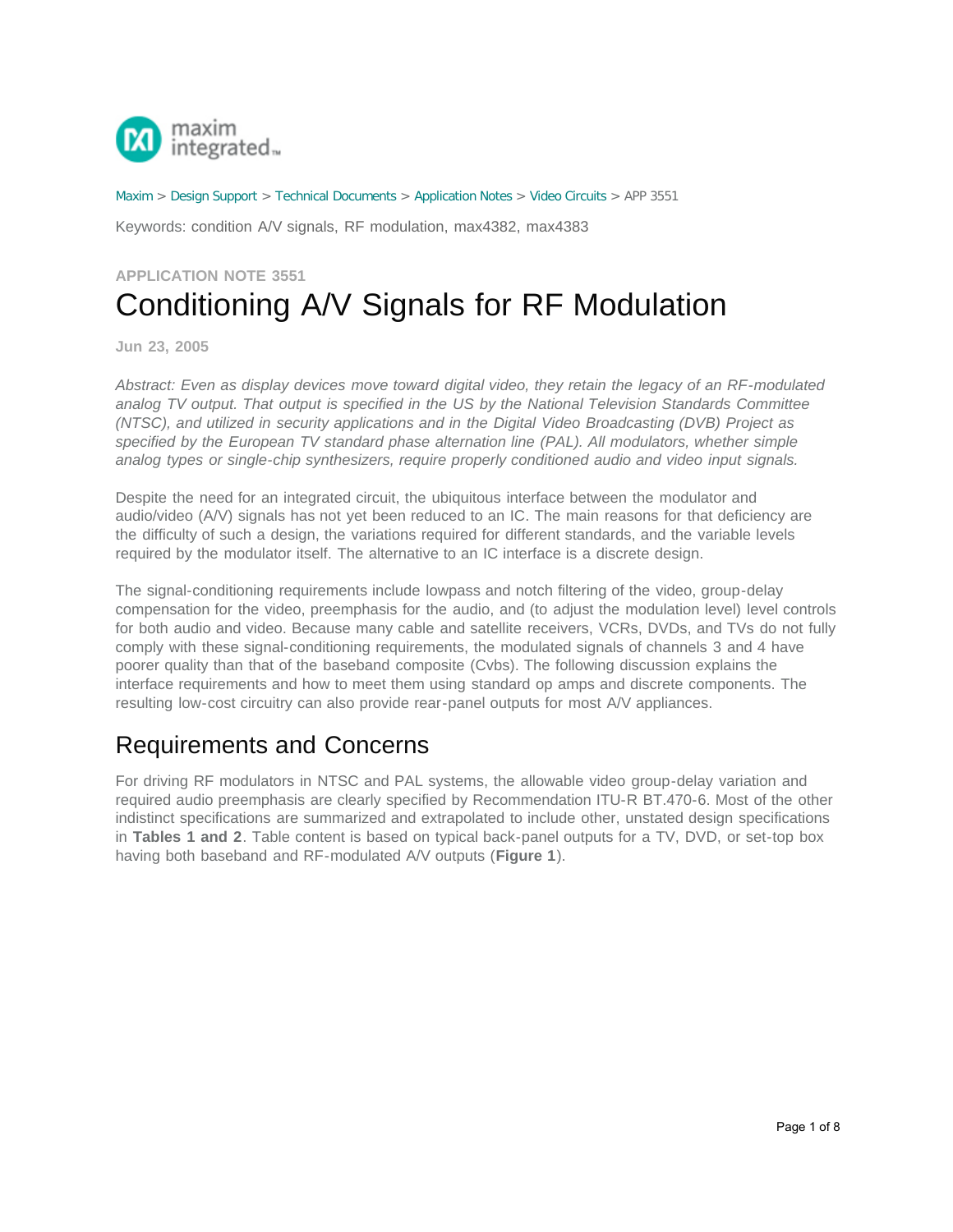

*Figure 1. Block diagram of A/V signal conditioning to drive an RF modulator.*

| <b>Audio</b>              | <b>NTSC</b> | <b>PAL</b>                      |
|---------------------------|-------------|---------------------------------|
| Level at Rear Panel 2VRMS |             | 2V <sub>RMS</sub>               |
| <b>LP Bandwidth</b>       | $20$ k $Hz$ | $20$ k $Hz$                     |
| Preemphasis               | $75\mu$ s   | $50µ$ s                         |
| <b>FM Bandwidth</b>       |             | $F_{ac}$ ±25kHz $F_{ac}$ ±50kHz |

#### **Table 2. Video Requirements from ITU-R BT.470-6**

| <b>Video</b>                        | <b>NTSC</b>                                                              | <b>PAL</b> |
|-------------------------------------|--------------------------------------------------------------------------|------------|
| Level at Rear Panel                 | $1V_{P-P}$                                                               | $1V_{P-P}$ |
| Color Subcarrier (F <sub>sc</sub> ) | 3.58MHz                                                                  | 4.43MHz    |
| Color Subcarrier Bandwidth          | $F_{sc}$ +620kHz $F_{sc}$ +600kHz<br>$F_{sc}$ -1300kHz $F_{sc}$ -1300kHz |            |
| Audio Subcarrier (F <sub>ac</sub> ) | $4.5$ MHz                                                                | $5.5$ MHz  |
| LP Bandwidth, -3dB                  | $4.2$ MHz                                                                | 5.0MHz     |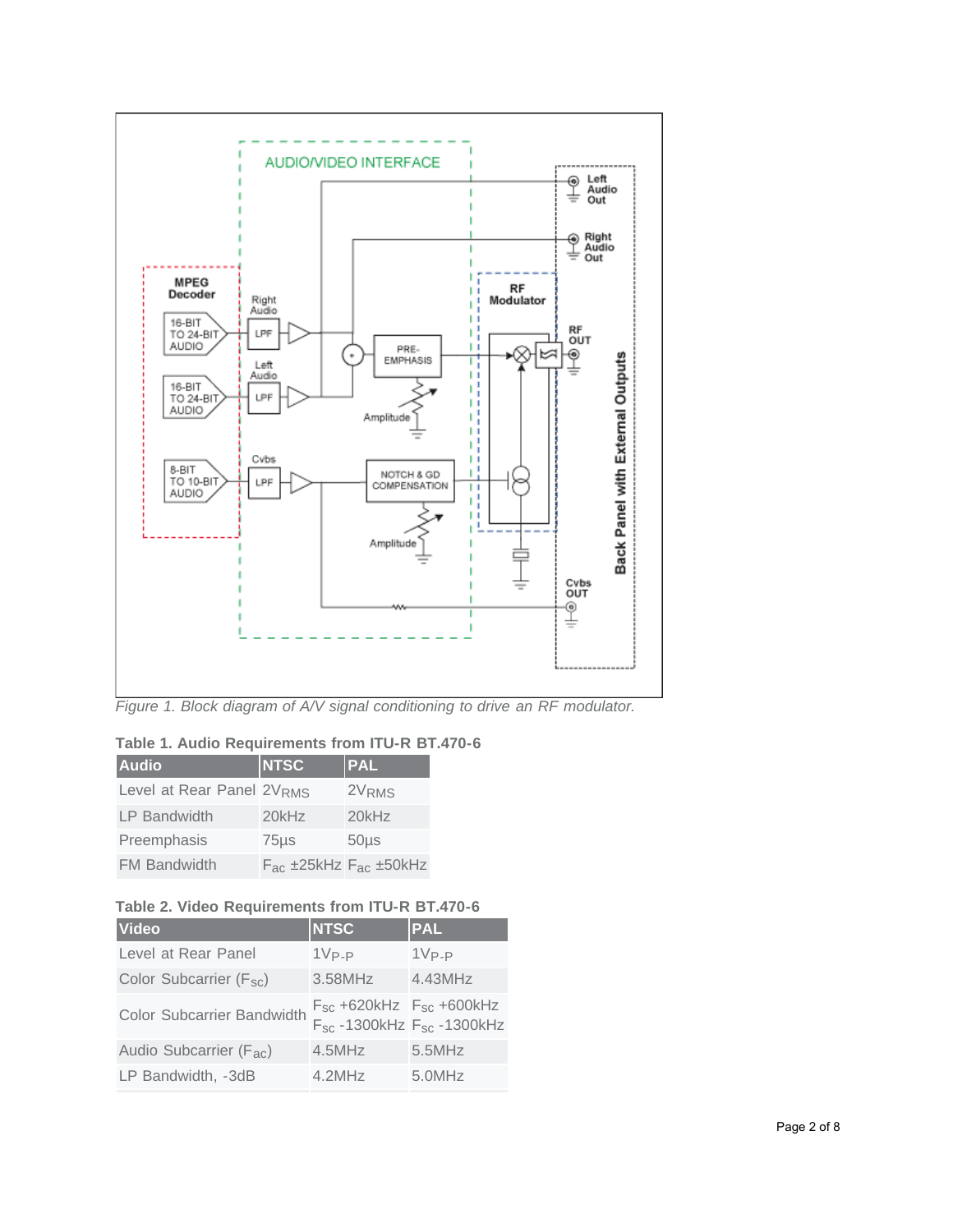| Notch Bandwidth, -3dB                             | 600kHz        | 600kHz        |
|---------------------------------------------------|---------------|---------------|
| Notch Bandwidth, -15dB                            | 50kHz         | 50kHz         |
| Notch Depth at F <sub>ac</sub> ±25kHz -15dB (min) |               | $-15dB$ (min) |
| Group Delay at F <sub>sc</sub>                    | $170ns$ (typ) | $170ns$ (typ) |
| <b>Group Delay Variation</b>                      | Note 1        | Note 1        |

Note 1: See Figure 3 of ITU-R BT.470-6.

Some of these requirements depend on the source. If the signals to the modulator come from a DAC, for example, they obviously need reconstruction filtering to prevent out-of-band modulation, and to remove artifacts, noise, and aliased signals. Generally, they must also be amplified to compensate for backterminated loads and variation in the DAC outputs.

The requirement to notch-filter the video around the audio subcarrier is not stated, but implied by the group-delay adjustment described in **Figure 3** of ITU-R BT.470-6. Such notch filtering is usually recommended for modulator chips. Also requiring attenuation are the rear-panel signals, whose output levels are typically higher than required for the modulator inputs. These conditions lead to requirements for the A/V interface of Figure 1:

- A lowpass reconstruction filter for A/V outputs generated by DACs
- A sound-subcarrier bandstop or notch filter, centered on the sound subcarrier; this filtering causes a large variation in group delay near the notch frequency<sup>1</sup>
- Group-delay compensation to meet the profile in Figure 3 of ITU-R BT.470-6, as determined by that standard
- Summing of right and left channels to form monaural audio (necessary only when putting stereo outputs into a monaural modulator)
- Audio preemphasis, as determined by the ITU-R BT.470-6 standard (Table 1)
- Adjustable A/V amplitude to set the modulation index as determined by the ITU-R BT.470-6 standard and the modulator chip used

### Start by Filtering

The first thing to be done is lowpass-reconstruction filtering to suppress aliased outputs and out-of-band noise in the modulator's audio and video inputs. Active filters for that purpose allow the increase of the DAC output to standard levels, while driving the rear panel and the RF modulator.

Audio adjustment requires a lowpass filter (LPF) with a -3dB point of 22kHz to 24kHz, and enough gain to produce  $2V<sub>RMS</sub>$  at the rear panel. We assume a gain of two and, because audio is highly oversampled, the requirement can be met with a single passive RC filter. As explained later, the second RC filter is for the audio modulator, not reconstruction. The **Figure 2** circuit drives the rear-panel outputs and the input to the audio portion of the RF modulator.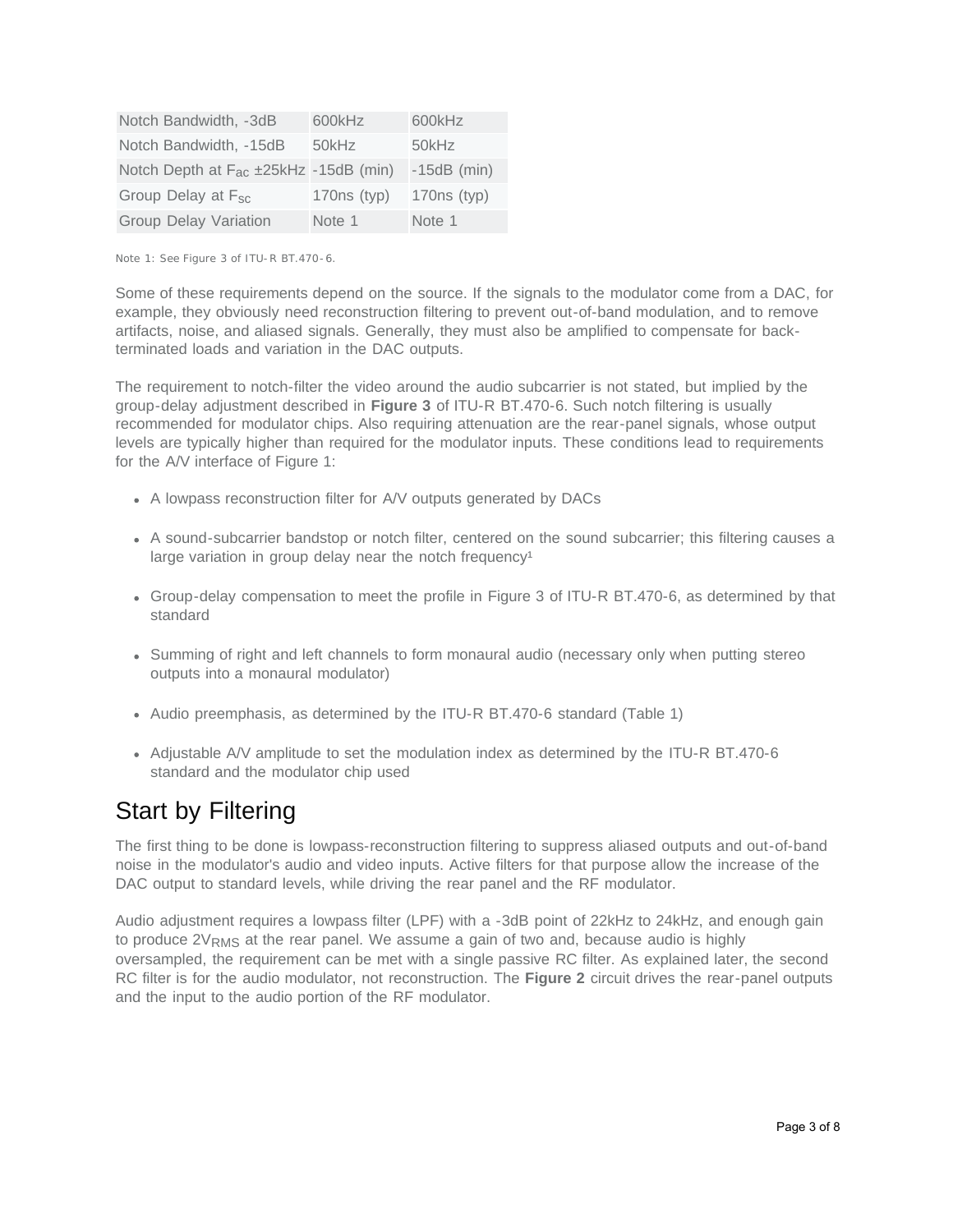

*Figure 2. Pole reconstruction and noise filter with gain of 2V/V for audio outputs.*

Video adjustment is more difficult. It is not highly oversampled and, therefore, requires at least a threepole reconstruction filter. If this filter causes excessive group-delay variation, you must compensate for it and add gain to make up for variations in the video DAC output and back-termination loss. Again, the best solution is an active filter. A suggested design for NTSC or PAL<sup>2</sup> applications is shown in Figure 3. Benefits of this design are adjustable group delay (using R8), and the ability to drive the rear panel as well as the input to the video portion of the RF modulator. You can address multiple outputs such as composite video and S-video by combining the active filter with a triple or quad op amp (like the MAX4382 or MAX4383).



*Figure 3. NTSC and PAL reconstruction filters.*

# Audio-Modulator Signal Conditioning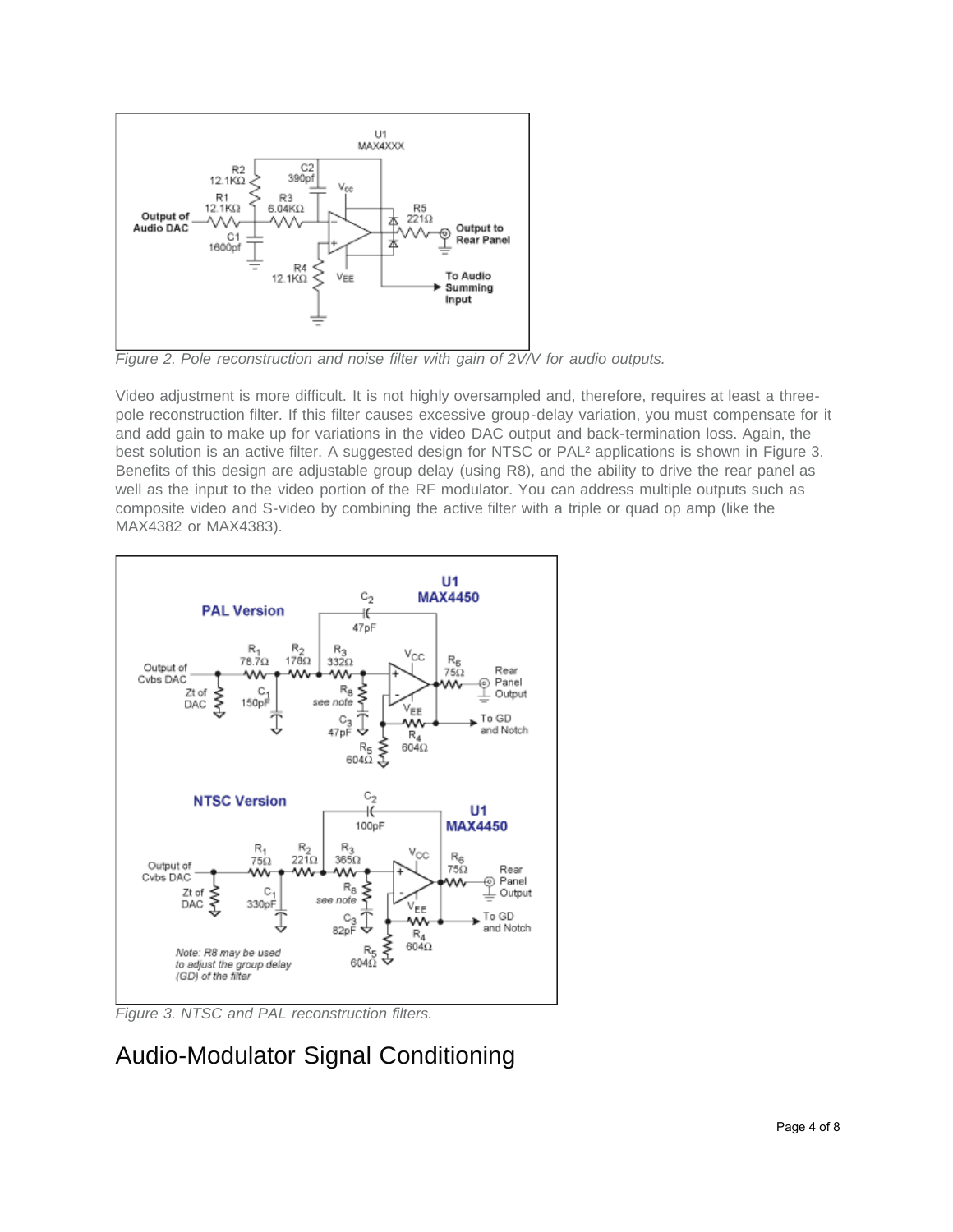The first step in signal conditioning for the audio modulator is to sum the left and right stereo channels into a single channel and reduce their amplitudes<sup>3</sup>. Next, add a buffer with preemphasis network<sup>4</sup> to boost the high frequencies. A low-cost method for boosting high frequencies (**Figure 4**) employs a resistive-tee network with variable resistance to ground. Thus, the left and right audio signals are summed by R1 and R2 into the sum of R3 and R4. R3 adjusts the level, and R4 sets the maximum attenuation.



*Figure 4. Summing network with attenuation and preemphasis for audio-modulator drive.*

The preemphasis network is a lead-lag network formed around the op amp by R7, R8, R9 and C1. This network's time constant is t = [(R7\*R8/R7+R8)+R9]\*C1, or 75µs (~2100Hz) for NTSC. To modify the circuit for PAL systems, change the value of R7/R8/R9 and/or C1 to achieve a 50µs time constant. R5 balances the offset voltage caused by the input and bias currents, and R10 isolates the output from excessive capacitive loads.

Note that, to prevent overmodulation by the boosted frequencies, the Figure 4 preemphasis is essentially removed by the second pole in the audio-reconstruction filter. This action is called "roofed" preemphasis. As a note of caution, increasing the LPF bandwidth can cause overmodulation if the audio DAC signal includes significant out-of-band noise. The tradeoff is a separate audio-reconstruction filter for the modulator and the rear-panel outputs.

# Video-Modulator Signal Conditioning

The next step is conditioning the video. We must apply a notch or bandstop filter to the composite video near the FM-sound subcarrier to prevent interference when that subcarrier is combined with the video. The sound subcarrier is just above the color subcarrier, and the group-delay variation caused by notch filtering is several hundred nanoseconds. Notch filtering causes color to change by altering the colorsubcarrier phase. To correct it, several first-order delay stages must be added. To reduce the number of stages in this case, we use second-order LC circuits, rather than RC circuits, for the notch filter and group-delay compensation (**Figure 5**). This example is for NTSC applications, but is also suitable for PAL systems after some adjustment in component values.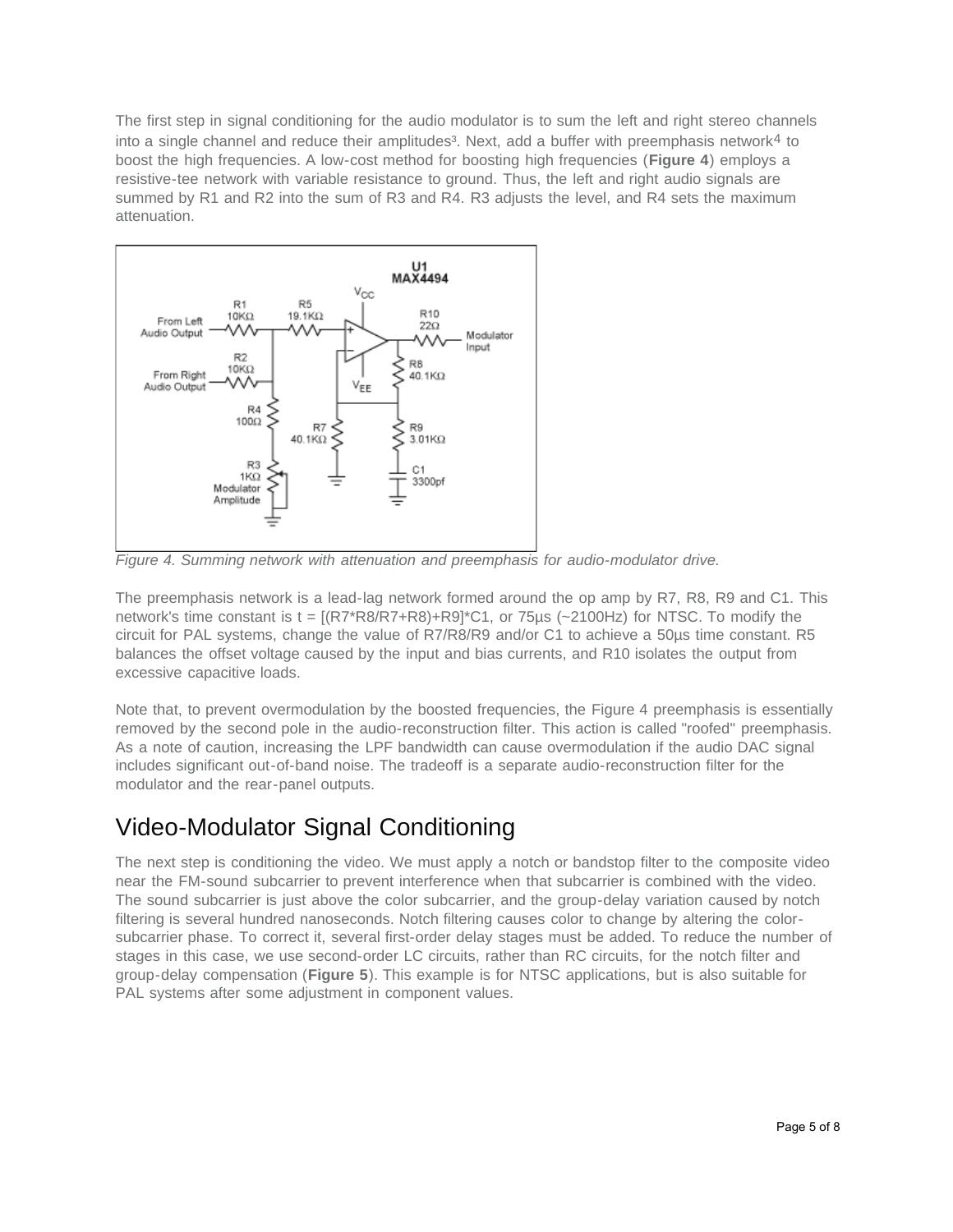

*Figure 5. Block diagram and schematic of NTSC bandstop filter and delay equalizer.*

The second-order equalizer stage uses R2 and R3 to set the gain, L1 and C1 to set the frequency, and R1 to set the Q of a second-order allpass network. L1 is a standard 22µH inductor from SMD. C1 is adjusted to set the frequency, and R1 is adjusted to set the Q and group delay. This stage sets the GD at slightly less than the peak value of GD produced by the notch filter.

The center frequency of the LC bandstop filter is set by:

$$
F_{AC}=1\big/\sqrt{L2\,C2}
$$

Bandwidth (BW) or loaded Q is set by the equivalent resistance  $(R_{eq})$  and inductive reactance (XI):

 $Q = R_{eq}/XI = (R4R5/R4 + R5) + R6/2πL2 = F_{ac}/BW$ 

We know L2 and F<sub>ac</sub>, and the BW we need is 3.58MHz + 620kHz = 4.2MHz. F<sub>ac</sub> is 4.5MHz, so the BW is ±300kHz, or 600kHz from Table 2. Therefore,

 $Q = 4.5$ MHz/600kHz =  $7.5$ 

Choosing L2 and solving for R<sub>eq</sub>, we get 622Ω/7.5 = 83Ω. Using 150Ω for R4 and R5, and R6 as a trimmer, the R4-R5 divider attenuates the input by -6dB. The tolerance of L2 is compensated by adjusting C2 only.

U1b forms a buffer with adjustable gain set by R7 and R8, which prevents loading the prior stage. If no gain is required, you can prevent oscillation5 by removing R7 and lowering the R8 value to 22Ω. This modification and the attenuator in the prior stage allow the output level to be adjusted to match the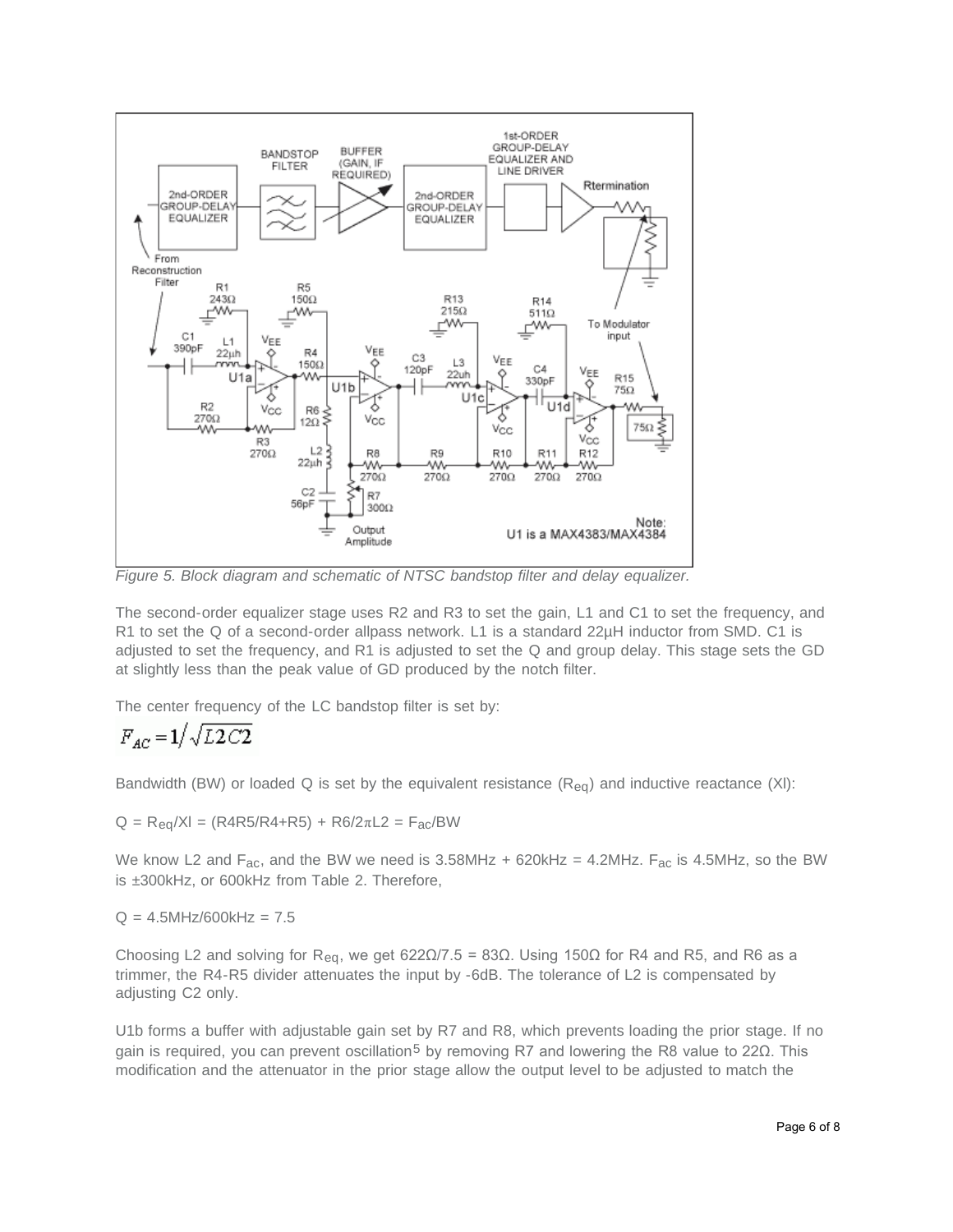modulator and set the modulation index.

The next second-order equalizer stage is similar to the first, only higher in frequency and lower in Q. The frequency is adjusted with C3, and Q with R13. The gain is set to 1V/V by R9 and R10 around U1c.

The final stage is a first-order equalizer and line driver, in which R14 and C4 set the delay, and R11 and R12 set unity gain. R15 back-terminates the output into a 75 $\Omega$  load. The group delay and notch characteristics are shown in **Figure 6**, though not the reconstruction filter.



*Figure 6. Gain and group delay of the notch filter and GD compensation.*

Once you've selected the audio and video DACs, or the MPEG decoder and modulator IC, many of the adjustments can be implemented with fixed-value components in the final design. Some values may need adjustment due to layout and parasitic effects. Despite the difficulties in such a design, you can design an A/V interface using op amps and discrete components that will drive baseband outputs on the rear panel as well as on the RF modulator. The benefits are:

- Low-cost, flexible design using standard components
- Minimum number of adjustments
- Meets the requirements of Recommendation ITU-R BT.470-6
- Can be used with any combination of MPEG decoder and RF modulator
- Can be used for NTSC or PAL applications

#### **Notes**

<sup>1</sup>To make this compensation possible, both NTSC and PAL place the sound subcarrier above the video's